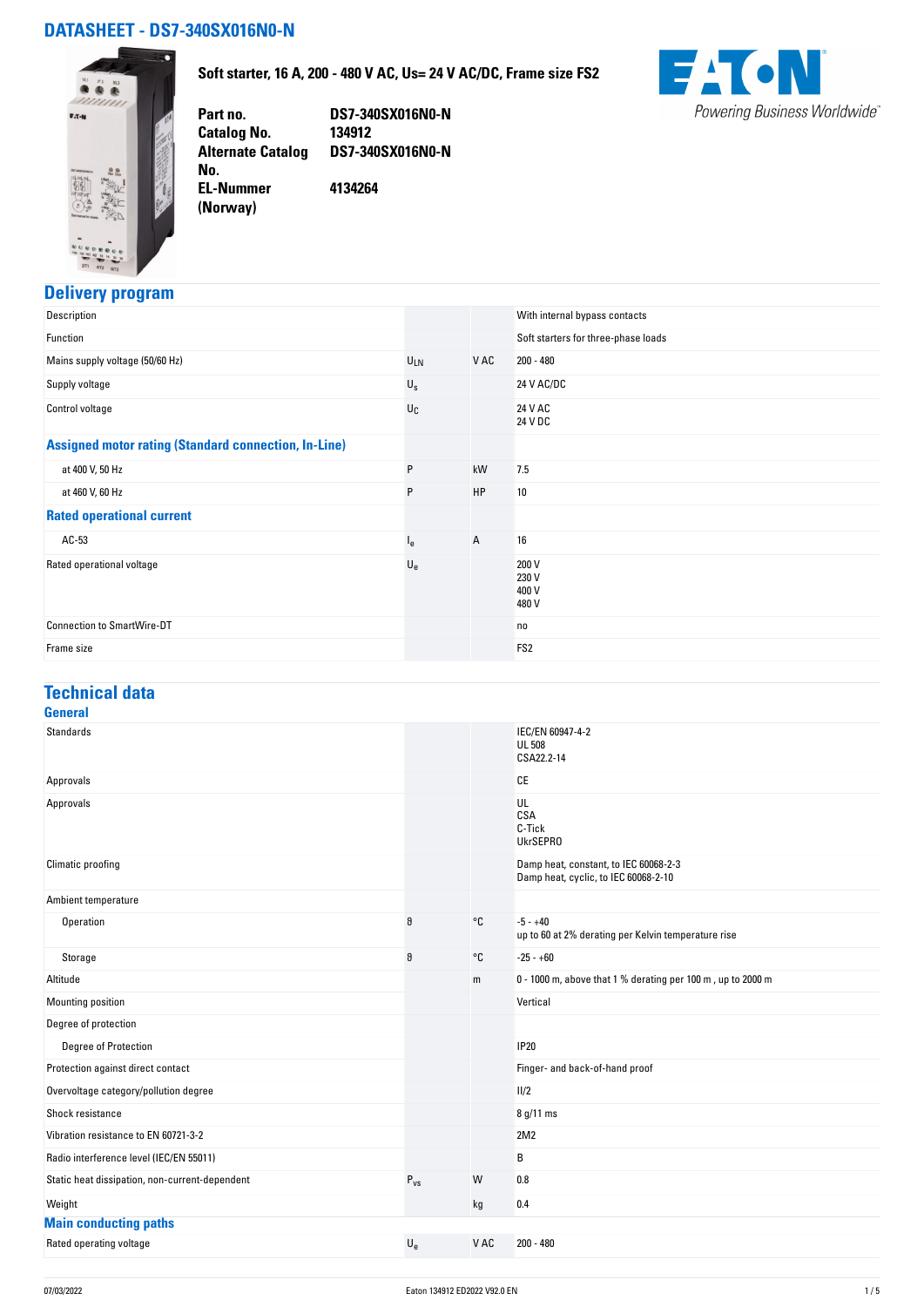| Supply frequency                                                            | $f_{LN}$                | Hz              | 50/60                                            |
|-----------------------------------------------------------------------------|-------------------------|-----------------|--------------------------------------------------|
| Rated operational current                                                   | $I_{e}$                 | А               |                                                  |
| AC-53                                                                       | $I_e$                   | Α               | 16                                               |
| Assigned motor rating (Standard connection, In-Line)                        |                         |                 |                                                  |
| at 230 V, 50 Hz                                                             | P                       | kW              | 4                                                |
| at 400 V, 50 Hz                                                             | P                       | kW              | 7.5                                              |
| at 200 V, 60 Hz                                                             | ${\sf P}$               | HP              | 5                                                |
| at 230 V, 60 Hz                                                             | P                       | HP              | 5                                                |
| at 460 V, 60 Hz                                                             | ${\sf P}$               | HP              | 10                                               |
| Overload cycle to IEC/EN 60947-4-2                                          |                         |                 |                                                  |
| AC-53a                                                                      |                         |                 | 16 A: AC-53a: 3 - 5: 75 - 10                     |
| Internal bypass contacts                                                    |                         |                 | ✓                                                |
| Short-circuit rating                                                        |                         |                 |                                                  |
| Type "1" coordination                                                       |                         |                 | PKM0-16 (+ CL-PKZ0)                              |
| Type "2" coordination (additional with the fuses for coordination type "1") |                         |                 | 3 x 170M1364                                     |
|                                                                             |                         |                 |                                                  |
| Fuse base (number x part no.)                                               |                         |                 | 3 x 170H1007                                     |
| <b>Terminal capacities</b>                                                  |                         |                 |                                                  |
| Cable lengths                                                               |                         |                 |                                                  |
| Solid                                                                       |                         | mm <sup>2</sup> | $1 \times (0.75 - 16)$                           |
|                                                                             |                         |                 | $2 \times (0.75 - 10)$                           |
| Flexible with ferrule                                                       |                         | mm <sup>2</sup> | $1 \times (0.75 - 16)$<br>$2 \times (0.75 - 10)$ |
| Stranded                                                                    |                         | mm <sup>2</sup> | $1 \times 16$                                    |
| Solid or stranded                                                           |                         | AWG             | $18 - 6$                                         |
| Tightening torque                                                           |                         | Nm              | 3.2                                              |
| Screwdriver (PZ: Pozidriv)                                                  |                         | mm              | PZ2; 1 x 6 mm                                    |
| <b>Control cables</b>                                                       |                         |                 |                                                  |
| Solid                                                                       |                         |                 | $1 \times (0.5 - 2.5)$                           |
|                                                                             |                         | mm <sup>2</sup> | $2 \times (0.5 - 1.0)$                           |
| Flexible with ferrule                                                       |                         | mm <sup>2</sup> | $1 \times (0.5 - 1.5)$                           |
|                                                                             |                         |                 | $2 \times (0.5 - 0.75)$                          |
| Stranded                                                                    |                         | mm <sup>2</sup> | $1 \times (0.5 - 1.5)$<br>$2 \times (0.5 - 1.0)$ |
| Solid or stranded                                                           |                         | AWG             | $1 \times (21 - 14)$                             |
|                                                                             |                         |                 | $2 \times (21 - 18)$                             |
| Tightening torque                                                           |                         | Nm              | 1.2                                              |
| Screwdriver                                                                 |                         | mm              | $0,6 \times 3,5$                                 |
| <b>Control circuit</b><br>Digital inputs                                    |                         |                 |                                                  |
| Control voltage                                                             |                         |                 |                                                  |
| DC-operated                                                                 |                         | V DC            | 24 V DC +10 %/- 15 %                             |
| AC operated                                                                 |                         | V AC            | 24 V AC +10 %/- 15 %                             |
| Current consumption 24 V                                                    |                         | mA              |                                                  |
| External 24 V                                                               |                         | mA              | 1.6                                              |
|                                                                             |                         |                 |                                                  |
| Pick-up voltage                                                             |                         | $x \cup_s$      |                                                  |
| DC-operated                                                                 |                         | VDC             | $17.3 - 27$                                      |
| AC operated                                                                 |                         | V AC            | $17.3 - 27$                                      |
| Drop-out voltage                                                            | $\times$ U $_{\rm S}$   |                 |                                                  |
| DC operated                                                                 |                         | VDC             | $0 - 3$                                          |
| AC operated                                                                 |                         | V AC            | $0 - 3$                                          |
| Pick-up time                                                                |                         |                 |                                                  |
| DC operated                                                                 |                         | ms              | 250                                              |
| AC operated                                                                 |                         | ms              | 250                                              |
| Drop-out time                                                               |                         |                 |                                                  |
| DC operated                                                                 |                         | ms              | 350                                              |
| Regulator supply                                                            |                         |                 |                                                  |
| Voltage                                                                     | $\mathsf{U}_\mathsf{S}$ | ${\sf V}$       | 24 V AC/DC +10 %/- 15 %                          |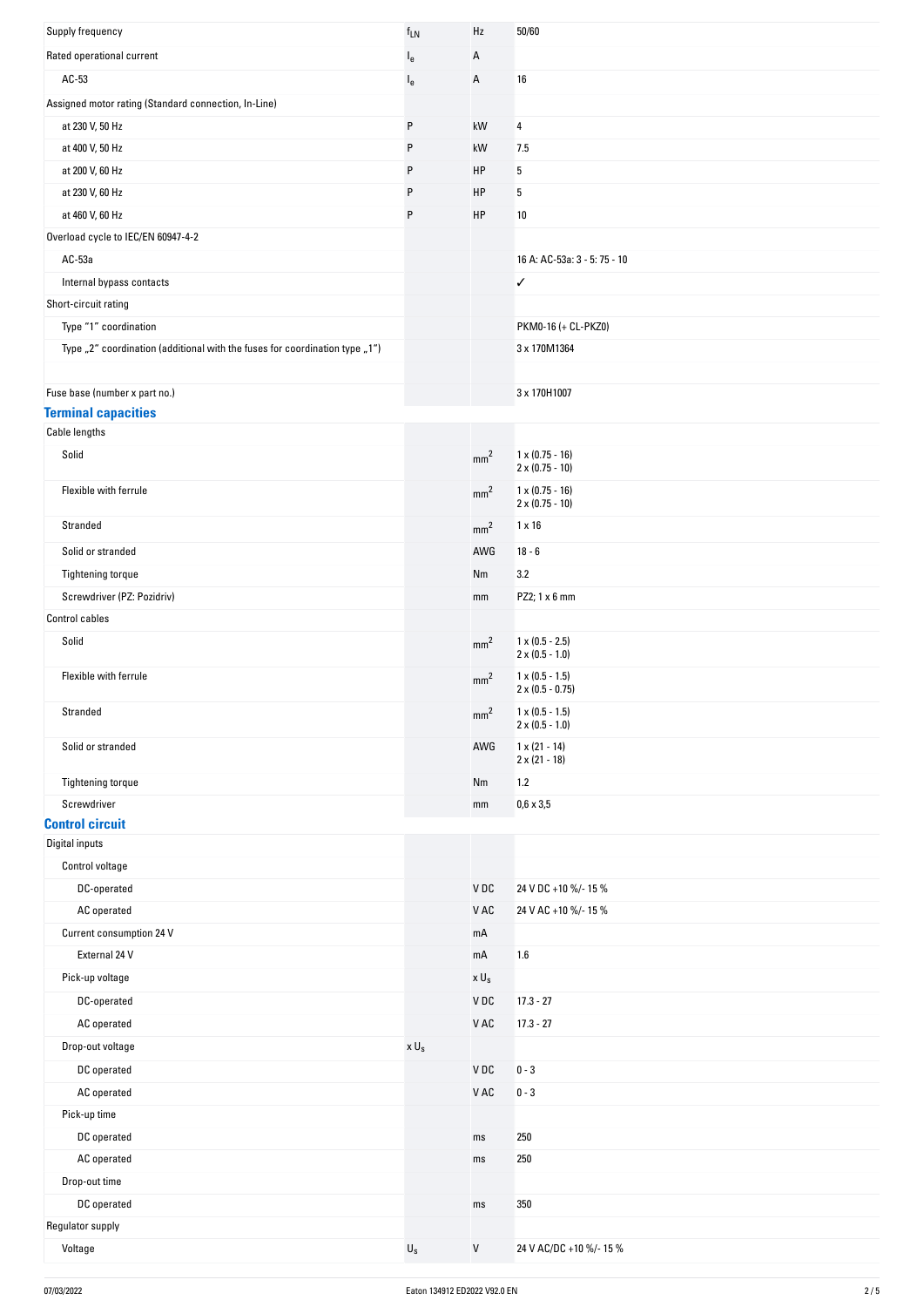| Current consumption                                    | l <sub>e</sub> | mA          | 50                                               |
|--------------------------------------------------------|----------------|-------------|--------------------------------------------------|
| Notes                                                  |                |             | External supply voltage                          |
| Relay outputs                                          |                |             |                                                  |
| Number                                                 |                |             | 2 (TOR, RUN)                                     |
| Voltage range                                          |                | V AC        | 24 V AC/DC<br>250 V AC                           |
| AC-11 current range                                    |                | A           | 1 A, AC-11                                       |
| <b>Soft start function</b>                             |                |             |                                                  |
| Ramp times                                             |                |             |                                                  |
| Acceleration                                           |                | s           | $1 - 30$                                         |
| Deceleration                                           |                | $\mathbf S$ | $0 - 30$                                         |
| Start voltage (= turn-off voltage)                     |                | %           | 30 100                                           |
| Start pedestal                                         |                | %           | $30 - 100$                                       |
| Fields of application                                  |                |             |                                                  |
| Fields of application                                  |                |             | Soft starting of three-phase asynchronous motors |
| 1-phase motors                                         |                |             | $\bullet$                                        |
| 3-phase motors                                         |                |             | $\checkmark$                                     |
| <b>Functions</b>                                       |                |             |                                                  |
| Fast switching (semiconductor contactor)               |                |             | - (minimum ramp time 1s)                         |
| Soft start function                                    |                |             | ✓                                                |
| Reversing starter                                      |                |             | External solution required                       |
| Suppression of closing transients                      |                |             | ✓                                                |
| Suppression of DC components for motors                |                |             | ✓                                                |
| Potential isolation between power and control sections |                |             | ✓                                                |
| <b>Notes</b>                                           |                |             |                                                  |

Rated impulse withstand voltage:

• 1.2 µs/50 µs (rise time/fall time of the pulse to IEC/EN 60947‐2 or ‐3)

• Applies for control circuit/power section/enclosure

# **Design verification as per IEC/EN 61439**

| Technical data for design verification                                                                                    |                   |    |                                                                    |
|---------------------------------------------------------------------------------------------------------------------------|-------------------|----|--------------------------------------------------------------------|
| Rated operational current for specified heat dissipation                                                                  | $I_{n}$           | А  | 16                                                                 |
| Heat dissipation per pole, current-dependent                                                                              | $P_{\text{vid}}$  | W  | 0                                                                  |
| Equipment heat dissipation, current-dependent                                                                             | $P_{\text{vid}}$  | W  | 0.8                                                                |
| Static heat dissipation, non-current-dependent                                                                            | $P_{VS}$          | W  | 0.8                                                                |
| Heat dissipation capacity                                                                                                 | $P_{\text{diss}}$ | W  | 0                                                                  |
| Operating ambient temperature min.                                                                                        |                   | °C | $-5$                                                               |
| Operating ambient temperature max.                                                                                        |                   | °C | 40                                                                 |
| IEC/EN 61439 design verification                                                                                          |                   |    |                                                                    |
| 10.2 Strength of materials and parts                                                                                      |                   |    |                                                                    |
| 10.2.2 Corrosion resistance                                                                                               |                   |    | Meets the product standard's requirements.                         |
| 10.2.3.1 Verification of thermal stability of enclosures                                                                  |                   |    | Meets the product standard's requirements.                         |
| 10.2.3.2 Verification of resistance of insulating materials to normal heat                                                |                   |    | Meets the product standard's requirements.                         |
| 10.2.3.3 Verification of resistance of insulating materials to abnormal heat<br>and fire due to internal electric effects |                   |    | Meets the product standard's requirements.                         |
| 10.2.4 Resistance to ultra-violet (UV) radiation                                                                          |                   |    | Meets the product standard's requirements.                         |
| 10.2.5 Lifting                                                                                                            |                   |    | Does not apply, since the entire switchgear needs to be evaluated. |
| 10.2.6 Mechanical impact                                                                                                  |                   |    | Does not apply, since the entire switchgear needs to be evaluated. |
| 10.2.7 Inscriptions                                                                                                       |                   |    | Meets the product standard's requirements.                         |
| 10.3 Degree of protection of ASSEMBLIES                                                                                   |                   |    | Does not apply, since the entire switchgear needs to be evaluated. |
| 10.4 Clearances and creepage distances                                                                                    |                   |    | Meets the product standard's requirements.                         |
| 10.5 Protection against electric shock                                                                                    |                   |    | Does not apply, since the entire switchgear needs to be evaluated. |
| 10.6 Incorporation of switching devices and components                                                                    |                   |    | Does not apply, since the entire switchgear needs to be evaluated. |
| 10.7 Internal electrical circuits and connections                                                                         |                   |    | Is the panel builder's responsibility.                             |
| 10.8 Connections for external conductors                                                                                  |                   |    | Is the panel builder's responsibility.                             |
| 10.9 Insulation properties                                                                                                |                   |    |                                                                    |
| 10.9.2 Power-frequency electric strength                                                                                  |                   |    | Is the panel builder's responsibility.                             |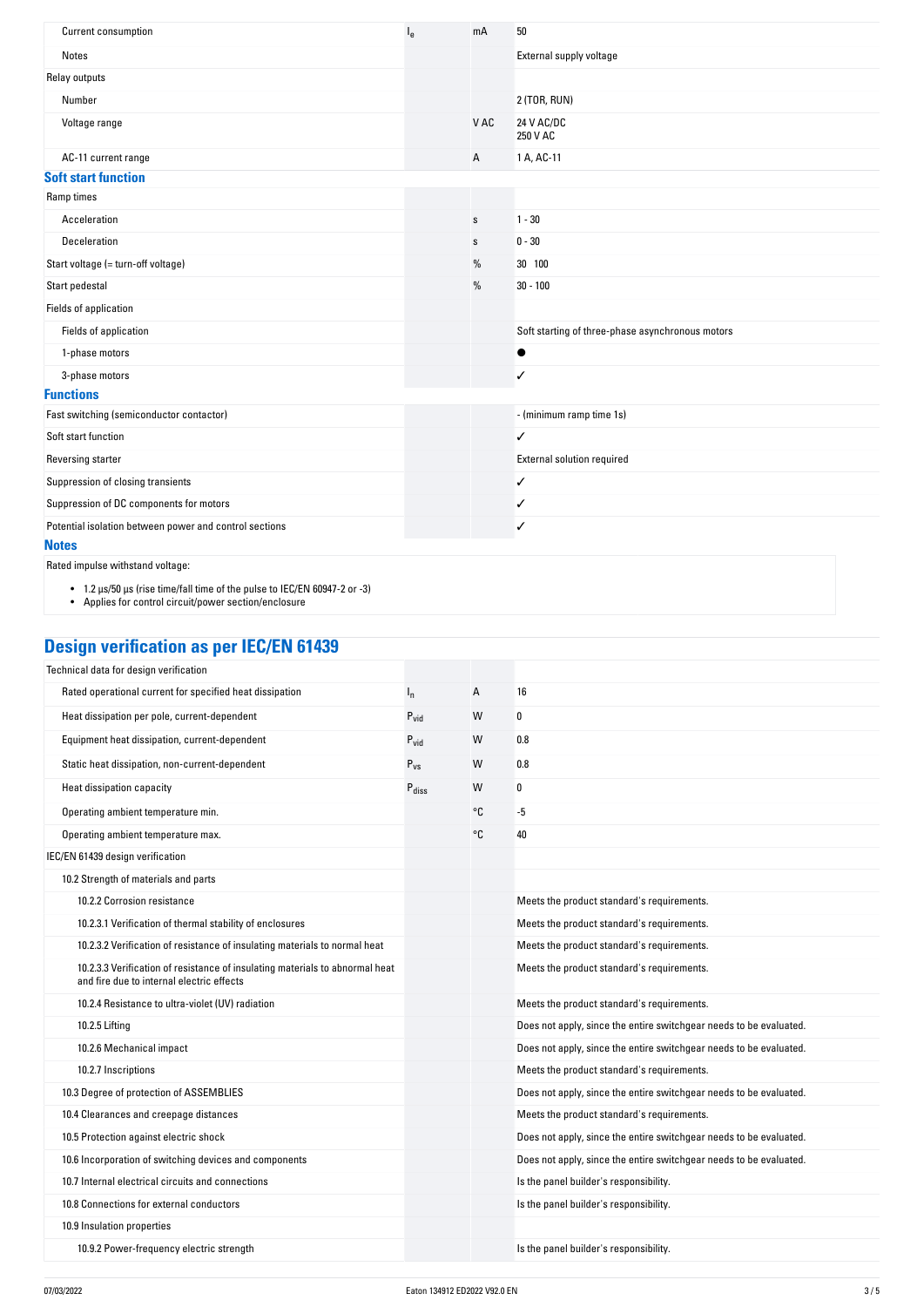| 10.9.4 Testing of enclosures made of insulating material<br>Is the panel builder's responsibility.                                                            |  |
|---------------------------------------------------------------------------------------------------------------------------------------------------------------|--|
|                                                                                                                                                               |  |
| The panel builder is responsible for the temperature rise calculation. Eaton will<br>10.10 Temperature rise<br>provide heat dissipation data for the devices. |  |
| Is the panel builder's responsibility. The specifications for the switchgear must be<br>10.11 Short-circuit rating<br>observed.                               |  |
| Is the panel builder's responsibility. The specifications for the switchgear must be<br>10.12 Electromagnetic compatibility<br>observed.                      |  |
| The device meets the requirements, provided the information in the instruction<br>10.13 Mechanical function<br>leaflet (IL) is observed.                      |  |

## **Technical data ETIM 8.0**

| Low-voltage industrial components (EG000017) / Soft starter (EC000640)                                                                                                                                                   |              |                  |  |
|--------------------------------------------------------------------------------------------------------------------------------------------------------------------------------------------------------------------------|--------------|------------------|--|
| Electric engineering, automation, process control engineering / Low-voltage switch technology / Load breakout, motor breakout / Semiconductor motor controller or soft starter<br>(ecl@ss10.0.1-27-37-09-07 [AC0300011]) |              |                  |  |
| Rated operation current le at 40 °C Tu                                                                                                                                                                                   | А            | 16               |  |
| Rated operating voltage Ue                                                                                                                                                                                               | V            | $230 - 480$      |  |
| Rated power three-phase motor, inline, at 230 V                                                                                                                                                                          | kW           | 4                |  |
| Rated power three-phase motor, inline, at 400 V                                                                                                                                                                          | kW           | 7.5              |  |
| Rated power three-phase motor, inside delta, at 230 V                                                                                                                                                                    | kW           | 0                |  |
| Rated power three-phase motor, inside delta, at 400 V                                                                                                                                                                    | kW           | 0                |  |
| Function                                                                                                                                                                                                                 |              | Single direction |  |
| Internal bypass                                                                                                                                                                                                          |              | Yes              |  |
| With display                                                                                                                                                                                                             |              | No               |  |
| Torque control                                                                                                                                                                                                           |              | No               |  |
| Rated surrounding temperature without derating                                                                                                                                                                           | °C           | 40               |  |
| Rated control supply voltage Us at AC 50HZ                                                                                                                                                                               | V            | $24 - 24$        |  |
| Rated control supply voltage Us at AC 60HZ                                                                                                                                                                               | $\mathsf{V}$ | $24 - 24$        |  |
| Rated control supply voltage Us at DC                                                                                                                                                                                    | V            | $24 - 24$        |  |
| Voltage type for actuating                                                                                                                                                                                               |              | AC/DC            |  |
| Integrated motor overload protection                                                                                                                                                                                     |              | No               |  |
| Release class                                                                                                                                                                                                            |              | Other            |  |
| Degree of protection (IP)                                                                                                                                                                                                |              | <b>IP20</b>      |  |
| Degree of protection (NEMA)                                                                                                                                                                                              |              | 1                |  |
|                                                                                                                                                                                                                          |              |                  |  |

# **Approvals**

| <b>Product Standards</b>                | IEC/EN 60947-4-2; GB 14048.6; UL 508; CSA-C22.2 No 0-M91; CSA-C22.2 No 14-05 CE<br>marking |
|-----------------------------------------|--------------------------------------------------------------------------------------------|
| UL File No.                             | E251034                                                                                    |
| CSA File No.                            | 2511305                                                                                    |
| <b>CSA Class No.</b>                    | 321106                                                                                     |
| Specially designed for North America    | No                                                                                         |
| Suitable for                            | <b>Branch circuits</b>                                                                     |
| <b>Current Limiting Circuit-Breaker</b> | No                                                                                         |
| Max. Voltage Rating                     | 480 V                                                                                      |
| <b>Degree of Protection</b>             | IP20; UL/CSA Type 1                                                                        |